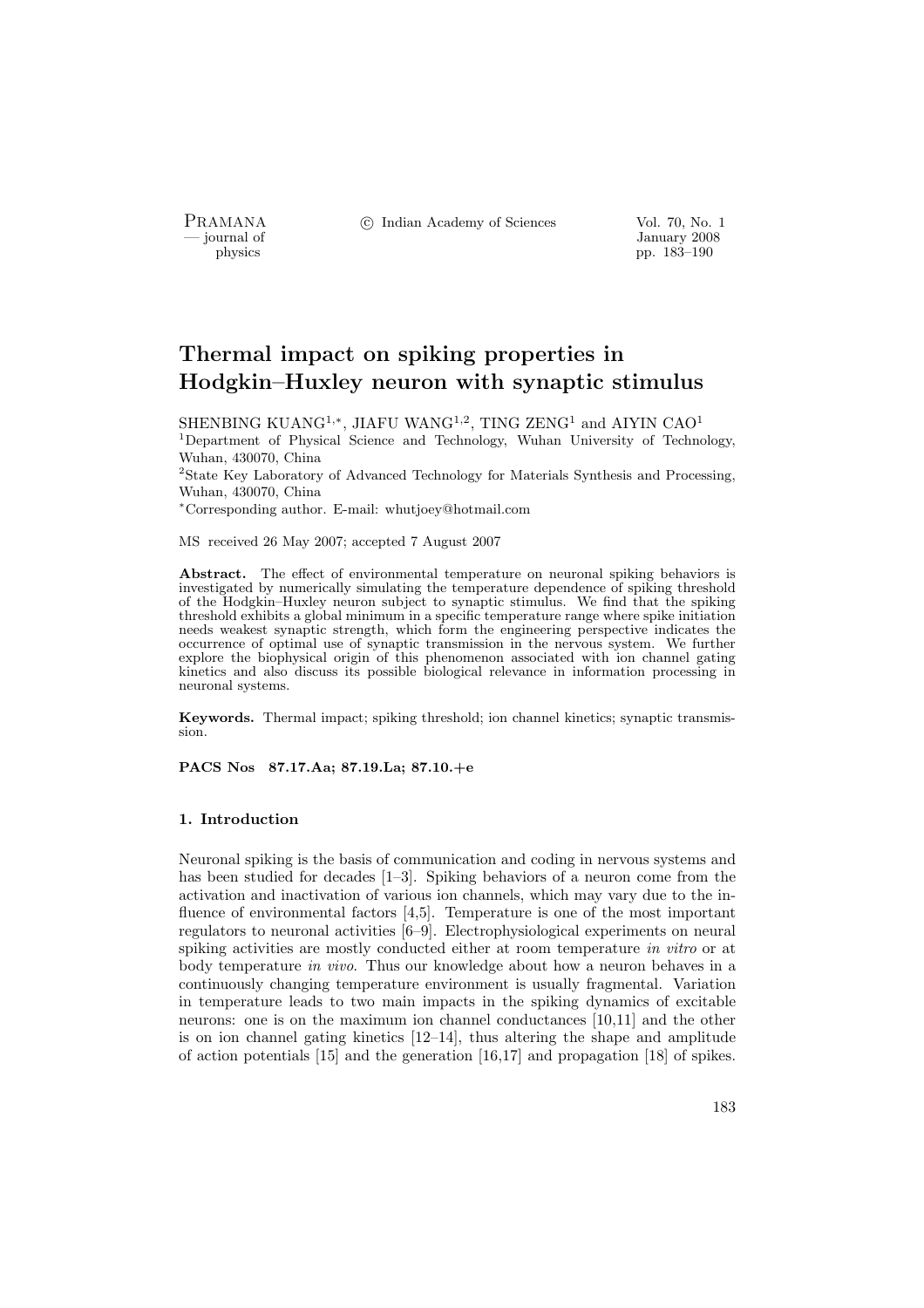## Shenbing Kuang et al

Neuronal spiking activities can be described by means of firing properties, such as firing rates [19], the precise timing of spikes [20–22], or the spiking threshold properties [23–26]. The temperature dependence of spiking threshold of giant squid axons under current injection has been investigated experimentally [23,24,27] and numerically [28,29]. More realistically, in fact, neurons communicate with each other via synaptic connections and respond to synaptic stimuli by firing spikes, so as to detect, process, and transmit the neuronal information. How the environmental temperature affects the spiking properties of a neuron stimulated by realistic synaptic input is an interesting question.

This study is to approach the above topic by examining the temperature dependence of spiking threshold of a neuron subject to synaptic stimulus, based on the widely accepted Hodgkin–Huxley (HH) neuron model, as an example, which was originally proposed to account for the exciting properties of giant squid axons [12] and is now regarded to be a useful paradigm that accounts naturally for the spiking behaviors of real neurons. Our results reveal that there is an environmental temperature range where the spiking threshold shows a global minimum, from an engineering point of view, implying that the optimal use of synaptic transmission occurs in the nervous systems. The biophysical origin, with respect to ion channel gating dynamics, of this interesting phenomenon together with its biological relevance is also investigated and discussed.

# 2. Model description

The dynamics of the HH model with synaptic stimulus is described by the following coupled differential equations [12]:

$$
dV/dt = (I_{syn} - I_{ion})/C,
$$
  
\n
$$
dm/dt = [m_{\infty}(V) - m]/\tau_m(V, T),
$$
  
\n
$$
dh/dt = [h_{\infty}(V) - h]/\tau_h(V, T),
$$
  
\n
$$
dn/dt = [n_{\infty}(V) - n]/\tau_n(V, T),
$$
\n(1)

with  $V$  being the membrane potential,  $C$  the membrane capacity,  $T$  the environmental temperature,  $n$  the activation variable of potassium channel, and  $m$  and  $h$ the activation and inactivation variables of sodium channel.  $m_{\infty}, h_{\infty}, n_{\infty}$  and  $\tau_m$ ,  $\tau_h$ ,  $\tau_n$  represent the saturated values and the time constants of the gating variables. The ionic current  $I_{\text{ion}}$  includes the usual sodium, potassium, and leak currents:

$$
I_{\rm ion} = G_{\rm Na}(T) m^3 h (V - V_{\rm Na}) + G_{\rm K}(T) n^4 (V - V_{\rm K}) + G_{\rm L}(T) (V - V_{\rm L}),
$$
\n(2)

where  $V_{\text{Na}}$ ,  $V_{\text{K}}$ ,  $V_{\text{L}}$  are the reversal potentials for the channel currents.

Generally, as temperature  $T$  increases, the ionic conductance increases and the channel gating kinetic speeds up, i.e., the time constant of gating variable decreases with increasing temperature. Usually, to take into account the effects of environmental temperature on the neuronal activities, a mathematical quantity,  $Q_{10}$  factor, is often introduced. The  $Q_{10}$  factor is defined as below:

184 Pramana – J. Phys., Vol. 70, No. 1, January 2008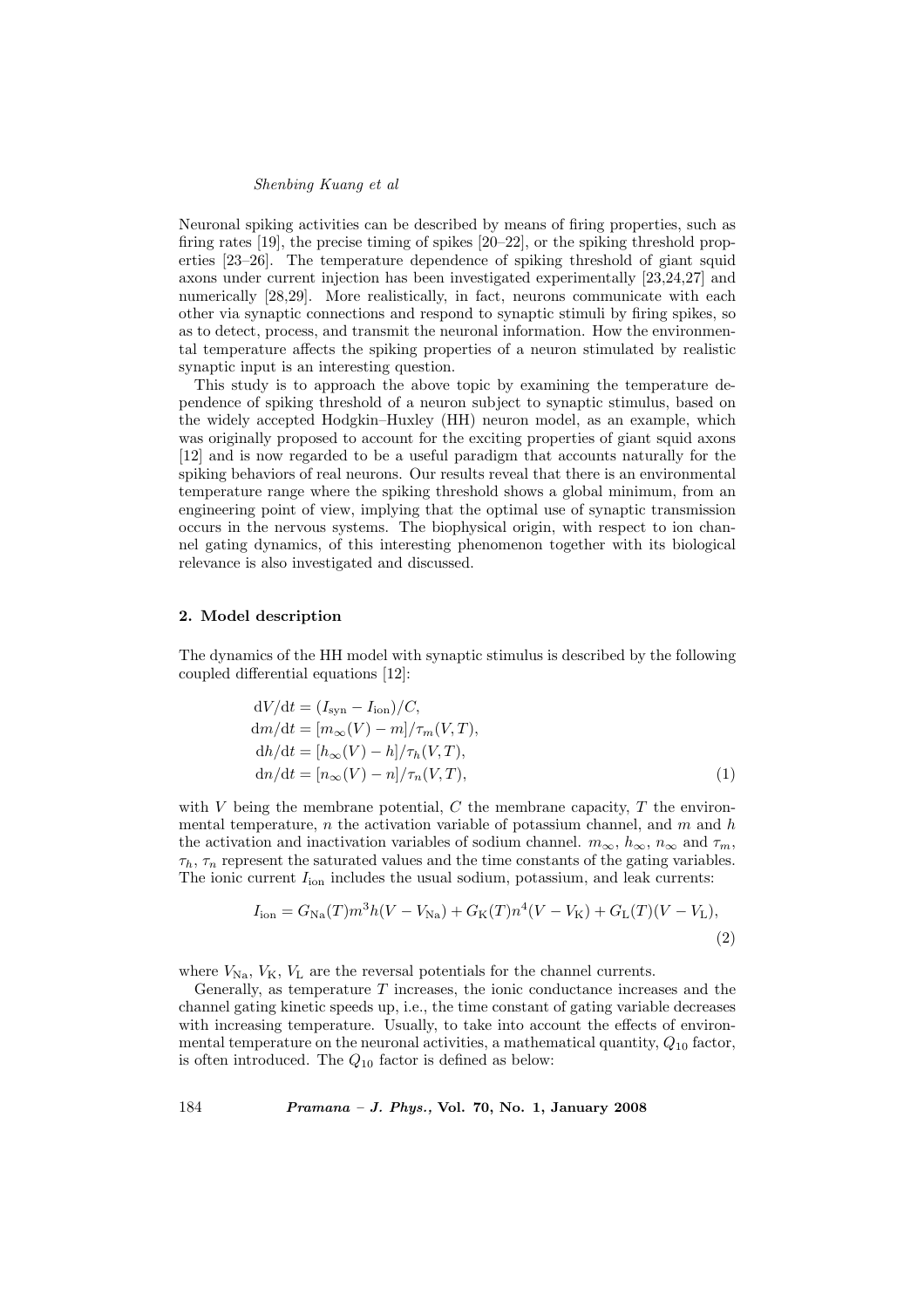Thermal impact on spiking properties

$$
Q_{10}(T,a) = a^{(T-T_0)/10},\tag{3}
$$

where  $T_0$  denotes the reference temperature at which the original electrophysiological experiment for model construction is done.  $(T_0 = 6.3^{\circ} \text{C}$  in this study for the HH system, see ref. [4]). To mimic these two effects of temperature on the HH system, the time constants of gating variables,  $\tau s$ , in eqs (1) are divided by a  $Q_{10}$ factor of  $a = 3$ , whereas the maximum channel conductances,  $G_s$ , are multiplied by a  $Q_{10}$  factor of  $a = 1$ –1.5 (suggested in ref. [4]).

The synaptic input is modeled by  $I_{syn} = g_{syn}(t)(V - V_{syn})$  with  $V_{syn}$  being the synaptic reversal potential and  $g_{syn}(t)$  the time-dependent post-synaptic conductance,  $g_{syn}(t) = G_{syn}\alpha(t - t_0)$ , where  $t_0$  represents the onset time of the synapse,  $G_{syn}$  determines the peak of synaptic conductance and  $\alpha(t) = (t/\tau_{syn}) \exp(1$  $t/\tau_{syn}$ ,  $t > 0$ , with  $\tau_{syn}$  determining the characteristic time of the synaptic interaction. In this study we choose  $\tau_{syn} = 2 \,\text{ms}$ , and  $V_{syn} = 0 \,\text{mV}$  to mimic excitatory synapse input in neural system [25,30]. The other values of parameters can be found in ref. [12]. The spiking threshold here is characterized as the critical value of  $G_{syn}$ , by which the membrane potential of the stimulated neuron exceeds a voltage threshold  $V_{\text{th}}$  (chosen as  $V_{\text{th}} = -20 \text{ mV}$  here).

### 3. Thermal impact on spiking threshold

Our investigation begins with the question how environmental temperature affects the spiking threshold of HH neuron stimulated by synaptic input. An example of thermal impacts on the spiking activities could be found in figure 1, where the HH neuron is subjected to the same single excitatory post-synaptic conductance (EPSG) at three different environmental temperatures. When  $T = 6.3^{\circ}\text{C}$ , a suprathreshold EPSG can initiate an action potential in the HH neuron (solid line). As T increases, the same EPSG turns into a sub-threhold one, as no spike appears in the outputs of the HH neuron (both dashed line and dotted line). This illustration shows that the spiking thresholds of neurons have critical dependence on the environmental temperature. To quantify this dependence, we systematically calculate the spike thresholds in a variety of environmental temperatures within the physiological range, as shown in figure 2. One may find that the spiking threshold undergoes a U-shaped dependence on the environmental temperature, i.e., there is a global minimum spiking threshold in a temperature range. We refer to this temperature range as 'comfortable temperature' one for the neuron, though the specific temperature range may not be quantitatively accurate with realistic situations. Nevertheless, the qualitative relationship of dependence of spiking thresholds on environmental temperature should be of some functional indications. In these ranges of environmental temperature the neuron needs weakest synaptic stimulus to fire spikes; from the engineering perspective this facilitates the extraction, transmission and processing of information in neuronal systems. Our result suggests that environmental temperature can make the neurons communicate easier with each other by maximizing the utility of synaptic transmitters. The optimal use of synaptic stimulus in nervous system is of great biological significance for real neurons.

*Pramana – J. Phys.*, Vol. 70, No. 1, January 2008 185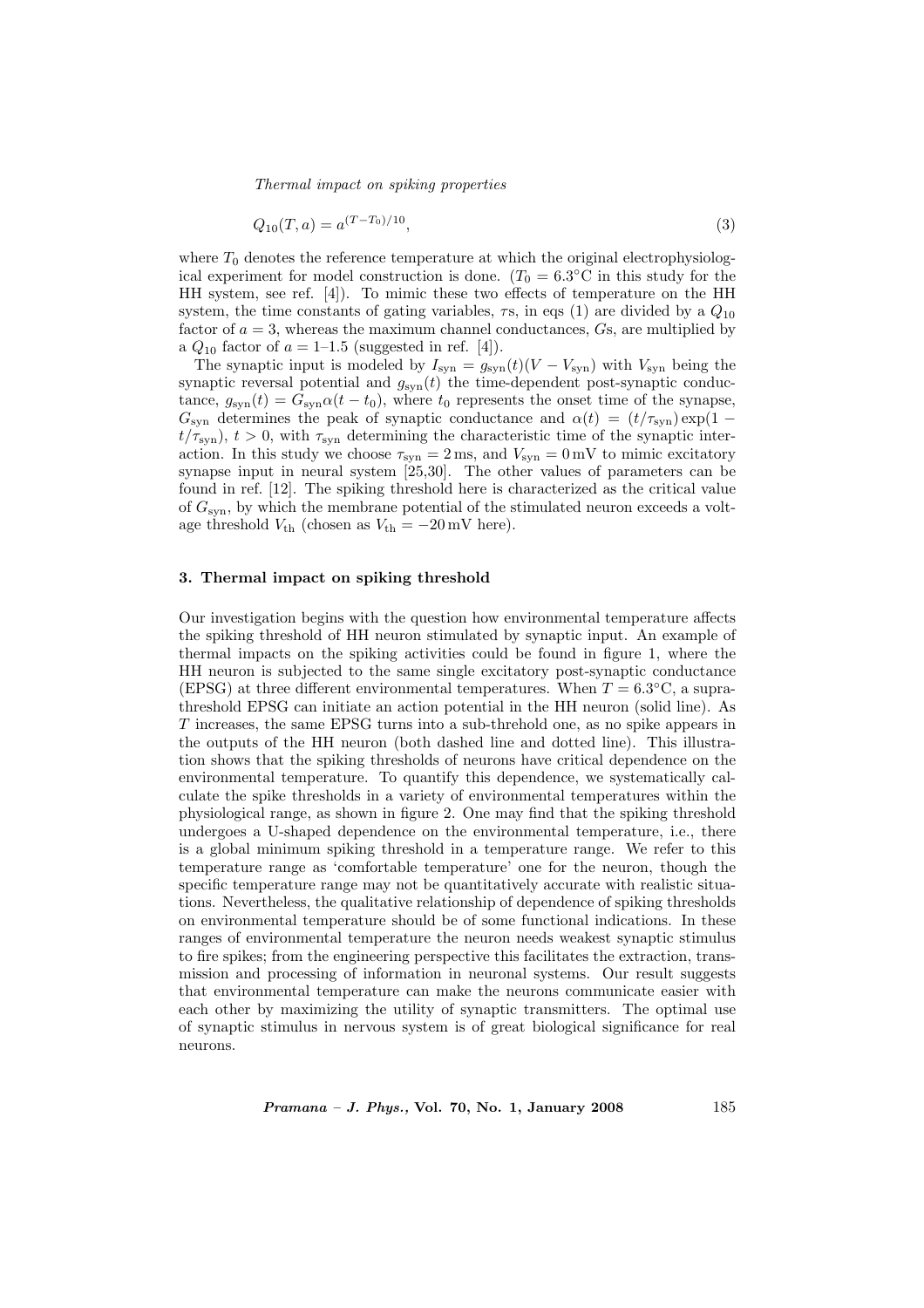Shenbing Kuang et al



Figure 1. The time course of membrane potential in the output of the HH neuron under the identical single EPSG at three environmental temperatures, i.e.,  $T = 6.3^{\circ}\text{C}$  (solid line),  $10.3^{\circ}\text{C}$  (dashed line) and  $14.3^{\circ}\text{C}$  (dotted line). As T increases, the same synaptic input turns, from a supra-threshold stimulus, into a sub-threshold one.  $Q_{10}$  factors of  $a = 1.25$  and  $a = 3$  are employed for the maximum ion conductances (the  $G_s$  in eq. (2)) and the gating time constants of ion channels (the  $\tau s$  in eqs (1)), respectively.



Figure 2. The dependence of spiking threshold of an HH neuron subject to synaptic stimulus on environmental temperature.  $Q_{10}$  factors of  $a = 1.25$  and  $a = 3$  are employed for the maximum ion conductances (the Gs in eq. (2)) and the gating time constants of ion channels (the  $\tau s$  in eqs (1)), respectively.

Theoretically, a U-shaped dependence of a characteristic physical quantity may result from the competition of (at least) two contrary factors/aspects. In a neuronal system, environmental temperature influences the maximum ion conductances and the channel gating rates, as demonstrated by experimental observations [4] and

186 Pramana – J. Phys., Vol. 70, No. 1, January 2008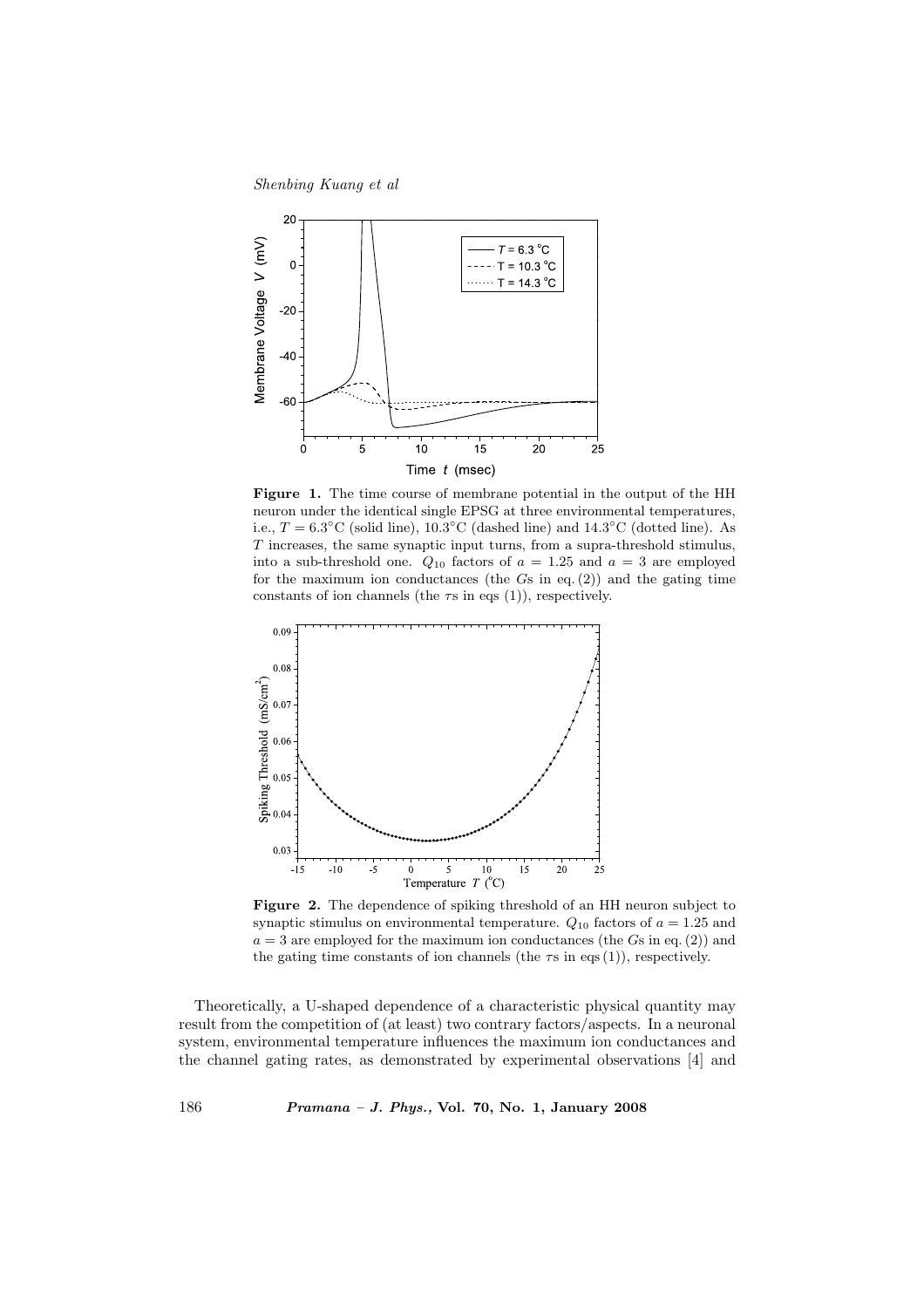Thermal impact on spiking properties



Figure 3. The influence of temperature on the spiking threshold via maximum channel conductances and channel gating kinetics, respectively. Dots: only the maximum ion channel conductances (the  $G_s$  in eq. (2)) are multiplied by a  $Q_{10}$  factor of  $a = 1.25$ . Stars: only the time constants of gating variables (the  $\tau$ s in eqs (1)) are divided by a  $Q_{10}$  factor of  $a = 3$ .

explicitly included in our model simulation. To find out what factors account for this U-shaped dependence phenomenon, we make a comparative examination. The effects of temperature regulation on spiking threshold through the maximum ion conductances and through the gating time constants of channel variables (see figure 3) are investigated respectively. If only the influence of temperature on the maximum ion conductances is considered, the spiking threshold increases monotonously with temperature. In direct contrast, the sole temperature effect via gating kinetics of ion channels gives rise to a temperature dependence of spiking threshold that almost resemble the control result in figure 2. Thus one can conclude that it is the dominant role of temperature on the gating kinetics of ion channels that yields the phenomenon of optimal use of synapse transmission in neuronal system, though changes in maximum channel conductances simultaneously contribute slightly to the elevation of spiking threshold with increasing environmental temperature.

So far we have been aware that the occurrence of optimal use of synaptic transmission attributes mainly to the thermal impacts on the gating kinetics of ion channels. However, the direct link between the two still lacks: why does a monotonous dependence of gating time constants on temperature result in a non-monotonous temperature dependence of spiking threshold in neuronal systems? As is well known, the activation of sodium ion channel depolarizes the membrane potential and forms the rise course of an action potential; on the contrary, the activation of potassium ion channel along with the inactivation of sodium ion channel forms the decay course of an action potential. Is it the competition of the gating behaviours between these two types of channels that yields the U-shaped temperature dependence of spiking threshold? The answer to this question is unfortunately negative (simulation

*Pramana – J. Phys.*, Vol. 70, No. 1, January 2008 187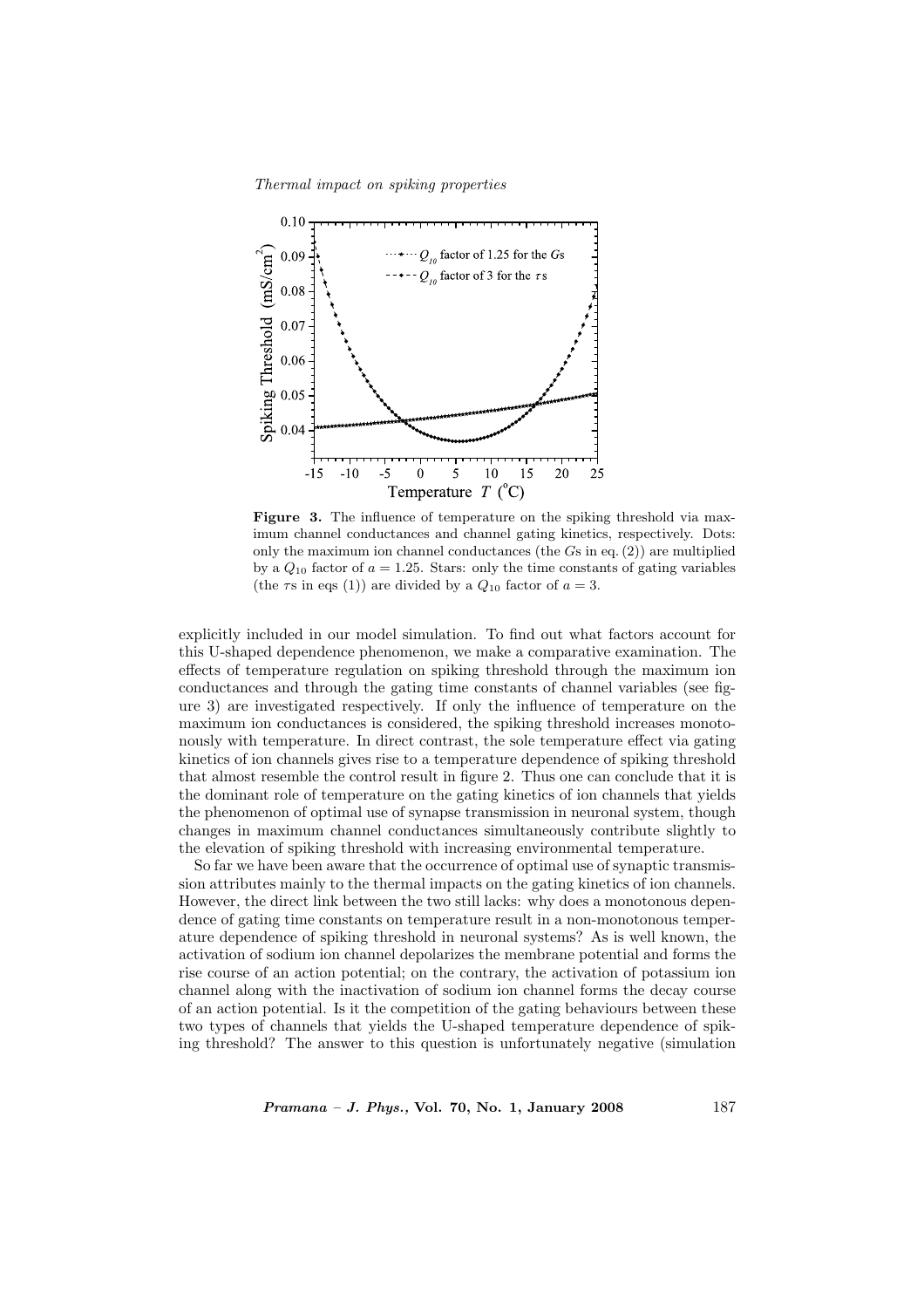Shenbing Kuang et al



Figure 4. The influence of temperature on the spiking threshold via the thermal regulations on the activation/inactivation variables. If only the time constant of sodium channel activation variable  $m$  is regulated with a reciprocal  $Q_{10}$  factor of  $a = 3$ , the spiking threshold decreases with increasing temperature (triangles); if only the time constants of sodium channel inactivation variable h and potassium channel activation variable n are divided by a  $Q_{10}$ factor of  $a = 3$ , spiking threshold increases with temperature (dots).

results are not shown here). Thus we divide the three gating variables of ion channels into two categories: one is the sodium ion channel activation variable  $m$ , which is beneficial for a neuron to initiate spikes, and the other includes the sodium ion channel inactivation variable  $h$  and the potassium ion channel activation variable  $n$ , which serve to terminate action potentials. We speculate that it is the interaction between these two contrary (competitive) aspects that lead to the temperature dependence of the neuron's spiking threshold. To confirm our interpretation, we design further comparative explorations. In figure 4 one can find contrasting dependencies of spiking threshold on environmental temperature between the thermal impact via activation kinetic of sodium ion channel alone and that via the inactivation of sodium ion channel together with the activation kinetics of potassium ion channel. These results are in good agreement with our speculation.

In the above, simulation results for the temperature dependence of spiking threshold are obtained by choosing the specific  $Q_{10}$  factors of  $a = 3$  for time constants of channel gating variables and  $a = 1.25$  for the maximum ion conductances. Although other  $Q_{10}$  factors might also be used for the neuronal system [4,31], they are not expected to yield essential difference and the U-shaped temperature dependence still occurs. Examples for the HH neuron are shown in figure 5, where one can see that temperature dependencies of spiking threshold are very similar to the control case (see figure 2). The characteristic time  $\tau_{syn}$  of synaptic interaction may also vary with environmental temperature, but again it does not lead to any essentially different result against our conclusions. In fact, the elegance of optimal use of synaptic transmission in a range of environmental temperature in giant squid axons

188 Pramana – J. Phys., Vol. 70, No. 1, January 2008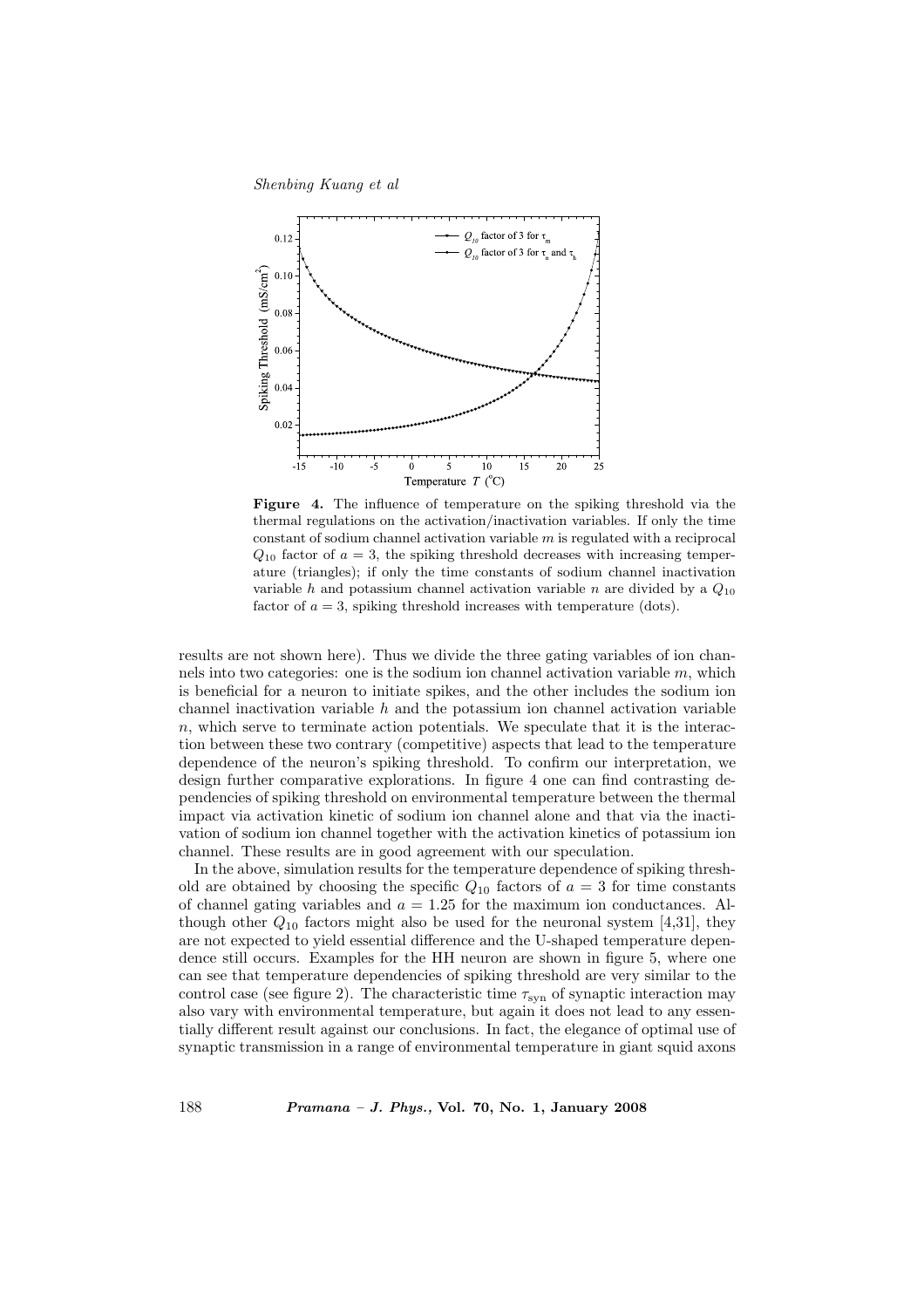Thermal impact on spiking properties



Figure 5. The temperature dependencies of spiking threshold of the HH neuron in a variety of  $Q_{10}$  factors for maximum ion conductances (the  $G\text{s}$  in eq. (2)) and the gating time constants of channel variables (the  $\tau$ s in eqs (1)). The Q<sup>10</sup> factors are chosen within the physiologically suitable range.

can be further generalized to other nervous systems, such as the cochlear nucleus neuron in auditory system [32]. Presumably, this subcellular mechanism of thermal impacts on the neuronal spiking via ion channel kinetic behaviours can serve as the base for the psychophysical evidence that various animals live optimally in a specific range of environmental temperature.

### 4. Conclusions

In summary, we have investigated the effects of environmental temperature on the spiking behaviours of a neuron subject to synaptic stimulus. Our results reveal that the spiking threshold shows a global minimum in a specific temperature range, which from engineering perspective implies the occurrence of optimal use of synaptic transmission in neuronal system. It seems that the nervous systems are naturally designed/tuned to optimize the signal processing capacities. We further illustrate that the emergence of this phenomenon attributes mainly to the combined competition of the temperature-dependent gating kinetics of ion channel activation/inactivation variables. The optimal use of synaptic transmission in neuronal system may largely facilitate the extraction, processing and transmission of neuronal information in neurons.

#### Acknowledgments

The authors are grateful to the financial support from the Key Project of Chinese Ministry of Education (Grant No. 106115).

*Pramana – J. Phys.*, Vol. 70, No. 1, January 2008 189